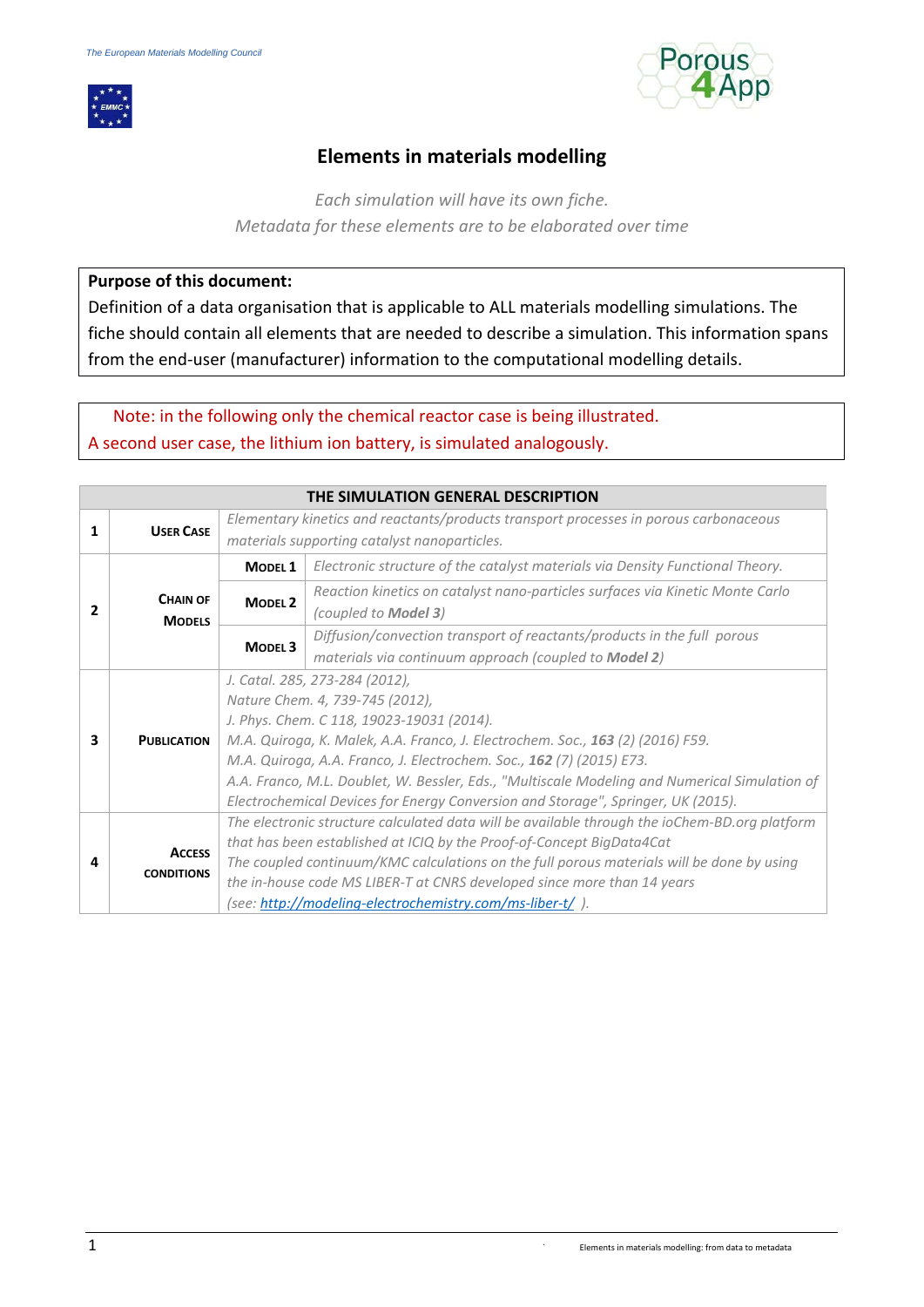





**Workflow example of chain of three models**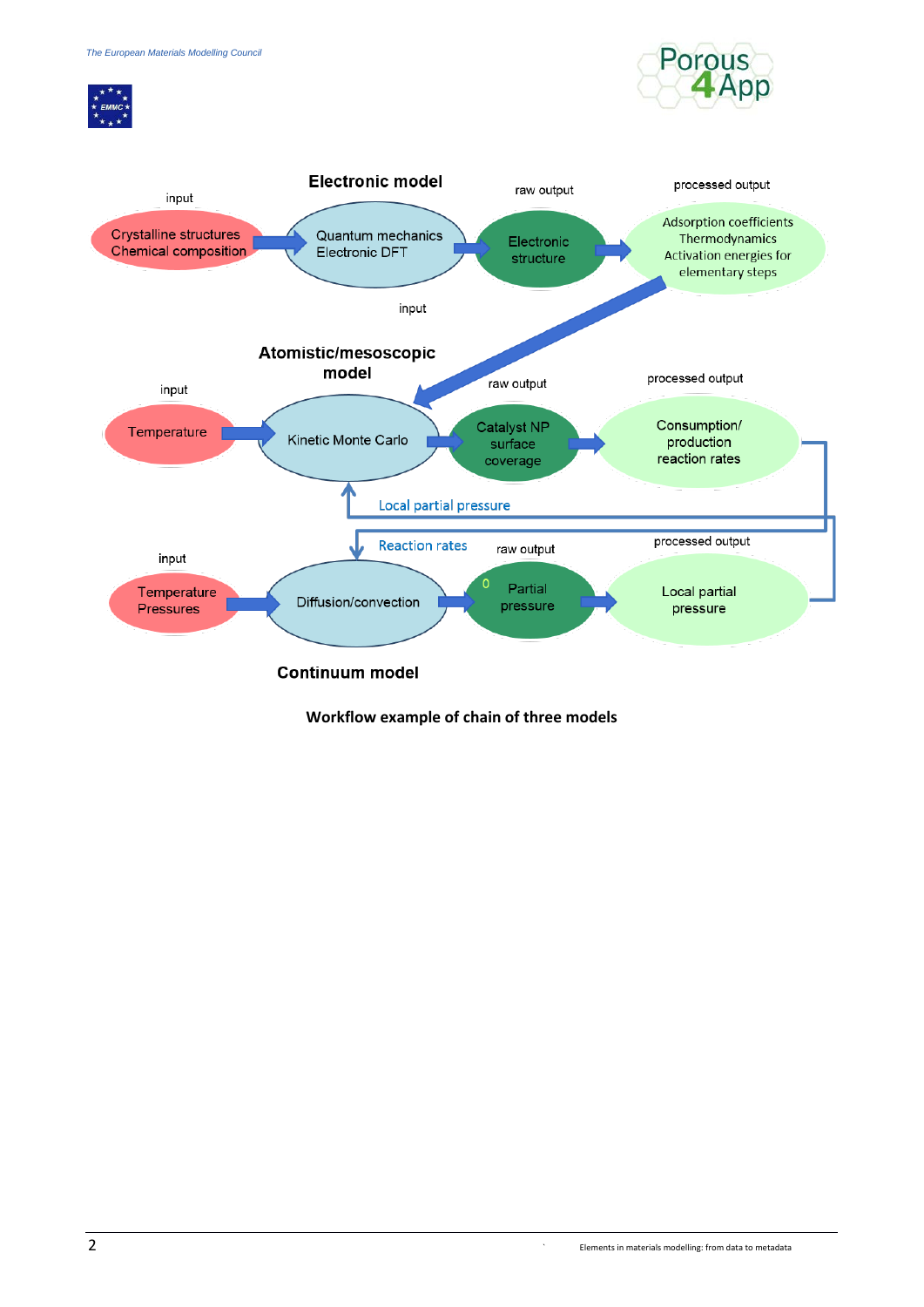



**Each model** used in a simulation can be documented in three chapters:

- 1. Aspect of the User Case or System simulated with this model
- 2. Model
- 3. Computation

Between each two simulations or models, some post/pre-processing may take place. This processes the output of one simulation into input for the next simulation.

# **MODEL 1: DFT**

| $\mathbf{1}$ | <b>ASPECT OF THE USER CASE/SYSTEM TO BE SIMULATED</b> |                                                                                     |  |  |
|--------------|-------------------------------------------------------|-------------------------------------------------------------------------------------|--|--|
|              | <b>ASPECT OF THE USER</b>                             | Surface process at the elementary step levels                                       |  |  |
| 1.1          | <b>CASE TO BE</b>                                     |                                                                                     |  |  |
|              | <b>SIMULATED</b>                                      |                                                                                     |  |  |
|              | <b>MATERIAL</b>                                       | Metals acting as catalyst.                                                          |  |  |
| 1.3          | <b>GEOMETRY</b>                                       | The systems will be clusters, surface, interface and bulk with up to 200 atoms.     |  |  |
| 1.4          | <b>TIME LAPSE</b>                                     | N/A                                                                                 |  |  |
|              | <b>MANUFACTURING</b>                                  | bulk of catalyst material and interface between catalyst material and gas, catalyst |  |  |
| 1.5          | <b>PROCESS OR IN-</b>                                 | nanoparticle.                                                                       |  |  |
|              | <b>SERVICE CONDITIONS</b>                             |                                                                                     |  |  |
| 1.6          | <b>PUBLICATION</b>                                    |                                                                                     |  |  |

| $\overline{2}$             |                                                         |                                                       | <b>GENERIC PHYSICS OF THE MODEL EQUATION</b>                                         |                                                                                                                                                                                                                                                                                                                            |  |  |
|----------------------------|---------------------------------------------------------|-------------------------------------------------------|--------------------------------------------------------------------------------------|----------------------------------------------------------------------------------------------------------------------------------------------------------------------------------------------------------------------------------------------------------------------------------------------------------------------------|--|--|
| 2.0                        | <b>MODEL TYPE</b><br><b>AND NAME</b>                    |                                                       | Ab initio quantum mechanical models : (Electronic) Quantum Density Functional Theory |                                                                                                                                                                                                                                                                                                                            |  |  |
| 2.1                        | <b>MODEL</b><br><b>ENTITY</b>                           | Electrons                                             |                                                                                      |                                                                                                                                                                                                                                                                                                                            |  |  |
|                            | <b>MODEL</b>                                            | <b>Equations</b>                                      | Schrödinger equation                                                                 |                                                                                                                                                                                                                                                                                                                            |  |  |
| 2.2                        | PHYSICS/<br><b>CHEMISTRY</b><br><b>EQUATION</b><br>PE's | <b>Physical</b><br>quantities<br>for each<br>equation |                                                                                      | Energies, electron density, spin density, wave function                                                                                                                                                                                                                                                                    |  |  |
| <b>MATERIALS RELATIONS</b> |                                                         |                                                       | <b>Equations</b><br>Physical quantities/<br>descriptors for each<br><b>MR</b>        | Kohn-Sham<br>1.<br><b>Bloch theorem</b><br>2.<br>3.<br>Hellman-Feymann forces (local energy minimisation<br>procedure to explore the potential energy surface)<br>Transition state theory<br>4.<br>5.<br>Themodynamics<br><b>Electron Density</b><br>1.<br>Electronic band structure, Phonon band structure, Density<br>2. |  |  |
|                            |                                                         |                                                       |                                                                                      | of States<br>Equilibrium structures<br>3.<br>4.<br>Activation energy barriers                                                                                                                                                                                                                                              |  |  |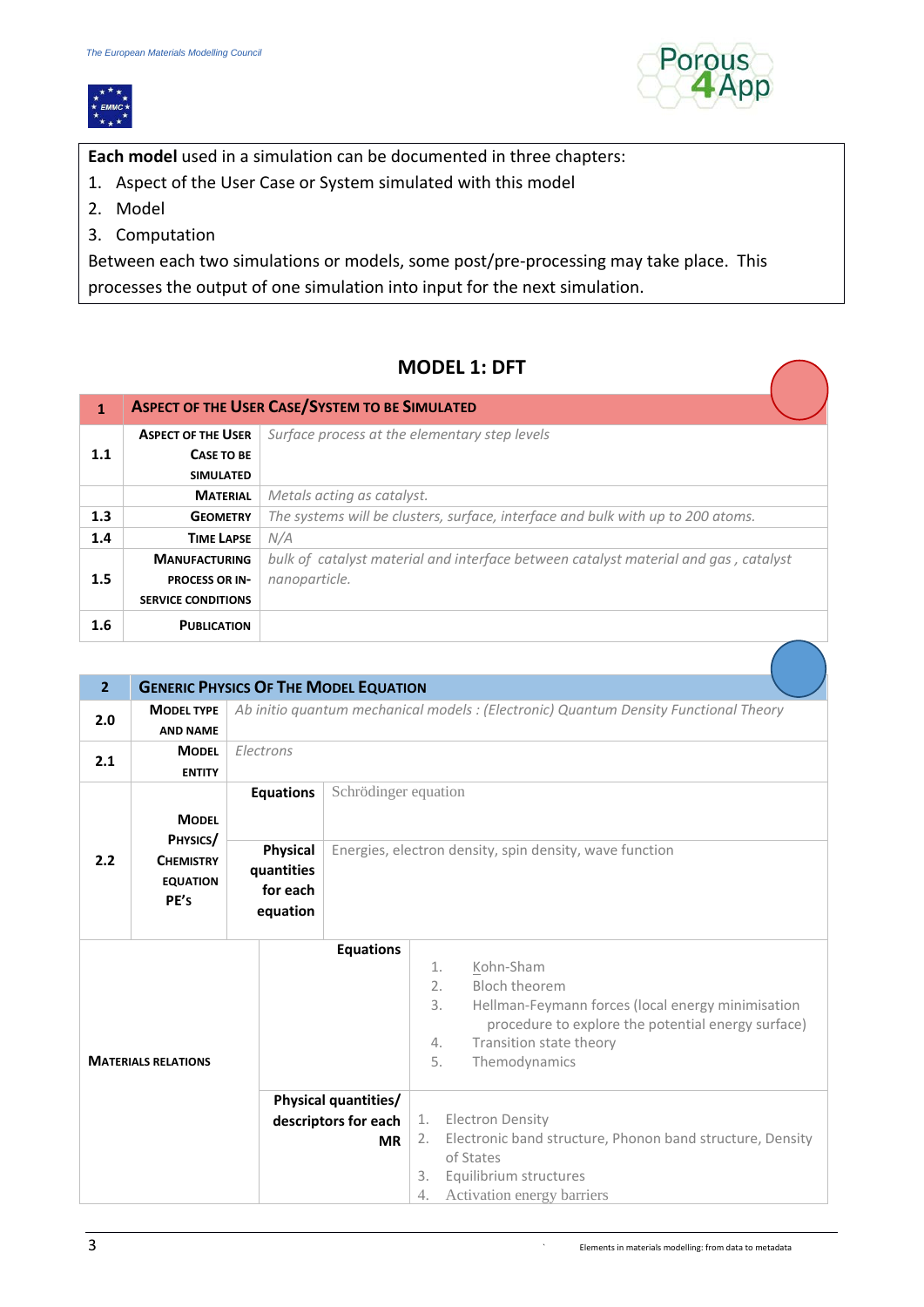



|     |                    | Reaction energies, adsorption energies<br>5.                                             |
|-----|--------------------|------------------------------------------------------------------------------------------|
| 2.4 | SIMULATED          | Chemical Compositions / Guessed structures                                               |
|     | <b>INPUT</b>       |                                                                                          |
|     | <b>PUBLICATION</b> | Publically available standard DFT Density Functional Theory: A Practical Introduction D. |
| 2.5 |                    | Scholl, J. A. Steckel                                                                    |
|     |                    |                                                                                          |

*This part is similar to the description on input files to simulation software and requires understanding of the underlying architecture of the data in certain class of solvers for the models.* 

| з   | <b>SPECIFIC COMPUTATIONAL MODELLING METADATA</b> |                          |                                                             |  |  |
|-----|--------------------------------------------------|--------------------------|-------------------------------------------------------------|--|--|
| 3.1 | <b>NUMERICAL SOLVER</b>                          |                          | Kohn-Sham-DFT                                               |  |  |
| 3.2 | <b>SOFTWARE TOOL</b>                             | <b>VASP</b> and Gaussian |                                                             |  |  |
| 3.3 | <b>TIME STEP</b>                                 | Not applicable           |                                                             |  |  |
|     | <b>COMPUTATIONAL</b>                             | <b>PHYSICS</b>           | Written up for the electron density                         |  |  |
|     | <b>REPRESENTATION</b>                            | EQUATION,                |                                                             |  |  |
| 3.4 | Density, electron                                | <b>MATERIAL</b>          |                                                             |  |  |
|     | number,                                          | <b>RELATIONS,</b>        |                                                             |  |  |
|     | geometries                                       | <b>MATERIAL</b>          |                                                             |  |  |
|     |                                                  | <b>BOUNDARY</b>          | Periodic boundary conditions                                |  |  |
|     |                                                  | <b>CONDITIONS</b>        |                                                             |  |  |
|     |                                                  | <b>ADDITIONAL</b>        | Pure internal numerical solver details that are often set   |  |  |
|     |                                                  | <b>SOLVER</b>            |                                                             |  |  |
|     |                                                  | <b>PARAMETERS</b>        | Specific tolerances<br>Cut-offs, convergence criteria<br>2. |  |  |
|     |                                                  |                          | Integrator options<br>3.                                    |  |  |
|     |                                                  |                          | All of them employed by default in the programs             |  |  |
| 3.5 | <b>PUBLICATION</b>                               |                          |                                                             |  |  |

### **Post processing**

The "raw output" calculated by the model for the model entities is contained in the metadata above (physics quantity in the PE). This output is processed by a post processor in order to calculate values for physics variables for larger entities.

When this post-processed output is used in a next model, a pre-processor might be used.

| 4   | <b>POST PROCESSING</b>   |                                                                                         |  |  |  |  |
|-----|--------------------------|-----------------------------------------------------------------------------------------|--|--|--|--|
|     | THE PROCESSED OUTPUT     | Adsorption energies, species involved in the surface diffusion, activation energies for |  |  |  |  |
| 4.1 | <b>IS CALCULATED FOR</b> | the elementary reactions                                                                |  |  |  |  |
|     |                          | Destination entity: atoms and molecules for the atomistic/mesoscopic KMC (Model         |  |  |  |  |
|     |                          | 2)                                                                                      |  |  |  |  |
| 4.2 | <b>METHODOLOGIES</b>     | Processing through standard simulation packages,                                        |  |  |  |  |
|     | <b>MARGIN OF ERROR</b>   | 0.4 eV for adsorption energies                                                          |  |  |  |  |
| 4.3 |                          | 0.1 eV for the kinetic barriers                                                         |  |  |  |  |
|     |                          | Of the elementary processes                                                             |  |  |  |  |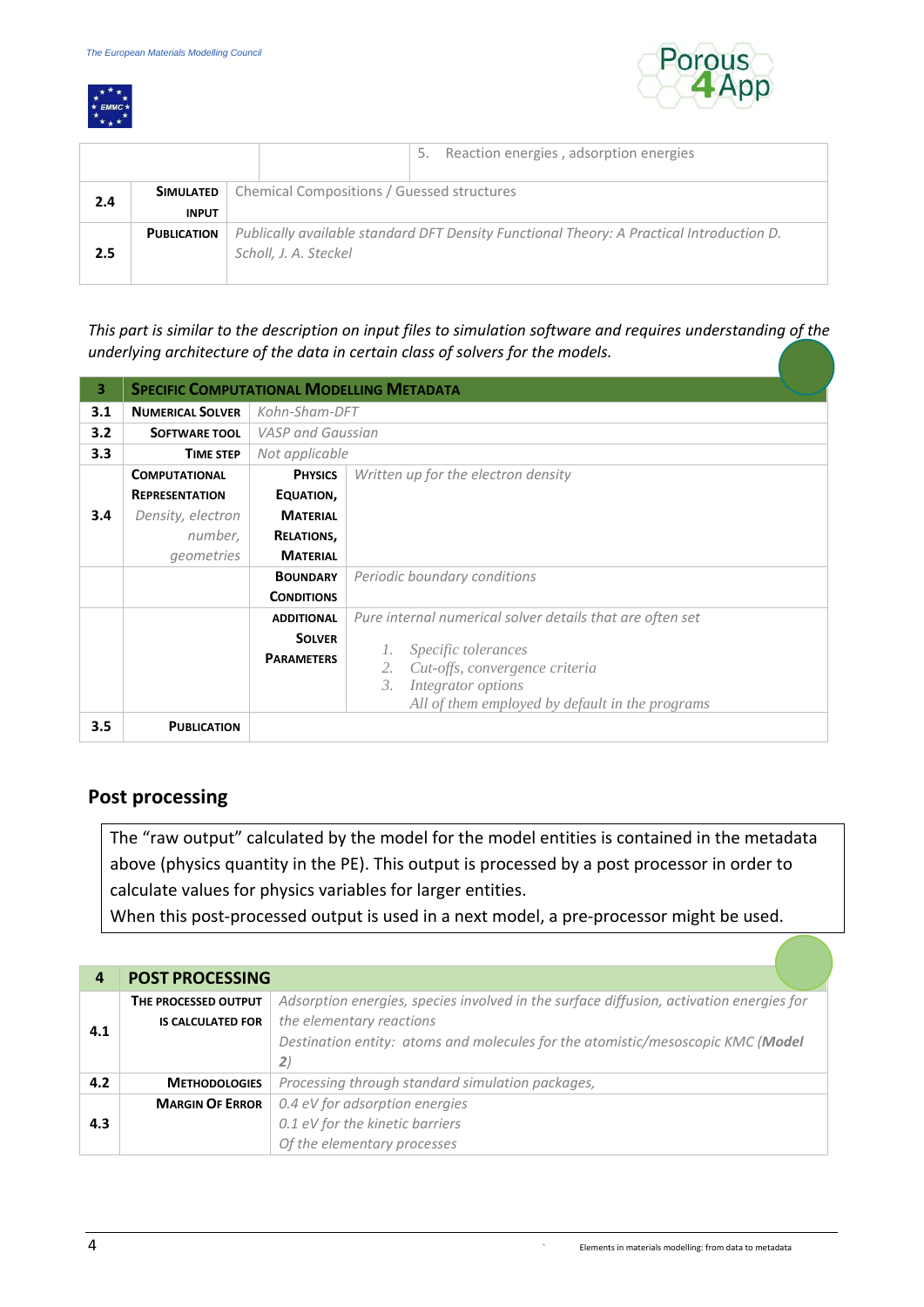



 $\overline{a}$ 

# **MODEL 2: Atomistic and mesoscopic kMC**

| $\mathbf{1}$   |                                                                                                           | <b>ASPECT OF THE USER CASE/SYSTEM TO BE SIMULATED</b> |                                                                                                           |                                                                                       |  |  |
|----------------|-----------------------------------------------------------------------------------------------------------|-------------------------------------------------------|-----------------------------------------------------------------------------------------------------------|---------------------------------------------------------------------------------------|--|--|
| 1.1            | <b>ASPECT OF THE USER</b><br><b>CASE TO BE</b><br><b>SIMULATED</b>                                        |                                                       | Operation solving chemical reactions on catalyst nanoparticles with particular local<br>partial pressures |                                                                                       |  |  |
|                | <b>MATERIAL</b>                                                                                           |                                                       | Catalyst nanoparticles (Pt, Pd)                                                                           |                                                                                       |  |  |
| 1.3            | <b>GEOMETRY</b>                                                                                           |                                                       |                                                                                                           | Three-dimensional (shape of the nanoparticles)                                        |  |  |
| 1.4            | <b>TIME LAPSE</b>                                                                                         |                                                       |                                                                                                           | Nanoseconds to days (temporal multi-scale)                                            |  |  |
|                | <b>MANUFACTURING</b>                                                                                      |                                                       |                                                                                                           | Local partial pressures of reactants and products, temperature,                       |  |  |
| 1.5            | <b>PROCESS OR IN-</b>                                                                                     |                                                       |                                                                                                           |                                                                                       |  |  |
|                | <b>SERVICE CONDITIONS</b>                                                                                 |                                                       |                                                                                                           |                                                                                       |  |  |
| 1.6            | <b>PUBLICATION</b>                                                                                        |                                                       |                                                                                                           |                                                                                       |  |  |
|                |                                                                                                           |                                                       |                                                                                                           |                                                                                       |  |  |
| 2 <sup>1</sup> |                                                                                                           |                                                       | <b>GENERIC PHYSICS OF THE MODEL EQUATION</b>                                                              |                                                                                       |  |  |
| 2.0            | <b>MODEL TYPE</b><br><b>AND NAME</b>                                                                      |                                                       | <b>KMC part of MS LIBER-T</b>                                                                             |                                                                                       |  |  |
| 2.1            | <b>MODEL</b><br><b>ENTITY</b>                                                                             |                                                       | Atoms, molecules                                                                                          |                                                                                       |  |  |
|                | <b>MODEL</b>                                                                                              | <b>Equations</b>                                      | Size Method).                                                                                             | Markovian equations (Kinetic Monte Carlo approach within the Variable Step            |  |  |
| 2.2            | PHYSICS/<br>Physical<br><b>CHEMISTRY</b><br>quantities<br><b>EQUATION</b><br>for each<br>PE's<br>equation |                                                       |                                                                                                           | Chemical potentials, fluxes, surface concentrations.                                  |  |  |
|                | <b>MATERIALS RELATIONS</b>                                                                                |                                                       | <b>Equations</b>                                                                                          | Probability functions.                                                                |  |  |
|                |                                                                                                           |                                                       | Physical quantities/<br>descriptors for each<br><b>MR</b>                                                 | Kinetic parameters, surface diffusion coefficients, defects<br>surface concentrations |  |  |
| 2.4            | <b>SIMULATED</b><br><b>INPUT</b>                                                                          |                                                       | local partial pressure (calculated by <b>Model 3)</b>                                                     |                                                                                       |  |  |
| 2.5            | <b>PUBLICATION</b>                                                                                        |                                                       |                                                                                                           |                                                                                       |  |  |

*This part is similar to the description on input files to simulation software and requires understanding of the underlying architecture of the data in certain class of solvers for the models.* 

| 3              | <b>SPECIFIC COMPUTATIONAL MODELLING METADATA</b> |                                                                      |                                                                 |  |
|----------------|--------------------------------------------------|----------------------------------------------------------------------|-----------------------------------------------------------------|--|
| 3.1            | <b>NUMERICAL SOLVER</b>                          | Variable Step Size Method                                            |                                                                 |  |
| 3.2            | <b>SOFTWARE TOOL</b>                             | MS LIBER-T / MESSI: http://modeling-electrochemistry.com/ms-liber-t/ |                                                                 |  |
| 3.3            | <b>TIME STEP</b>                                 | Variable time step                                                   |                                                                 |  |
| <b>PHYSICS</b> |                                                  |                                                                      | The solver represents the materials as a discrete collection of |  |
|                | <b>COMPUTATIONAL</b>                             | EQUATION,                                                            | atoms/molecules.                                                |  |
| 3.4            | <b>REPRESENTATION</b><br><b>MATERIAL</b>         |                                                                      |                                                                 |  |
|                |                                                  | <b>RELATIONS,</b>                                                    |                                                                 |  |
|                |                                                  | <b>MATERIAL</b>                                                      |                                                                 |  |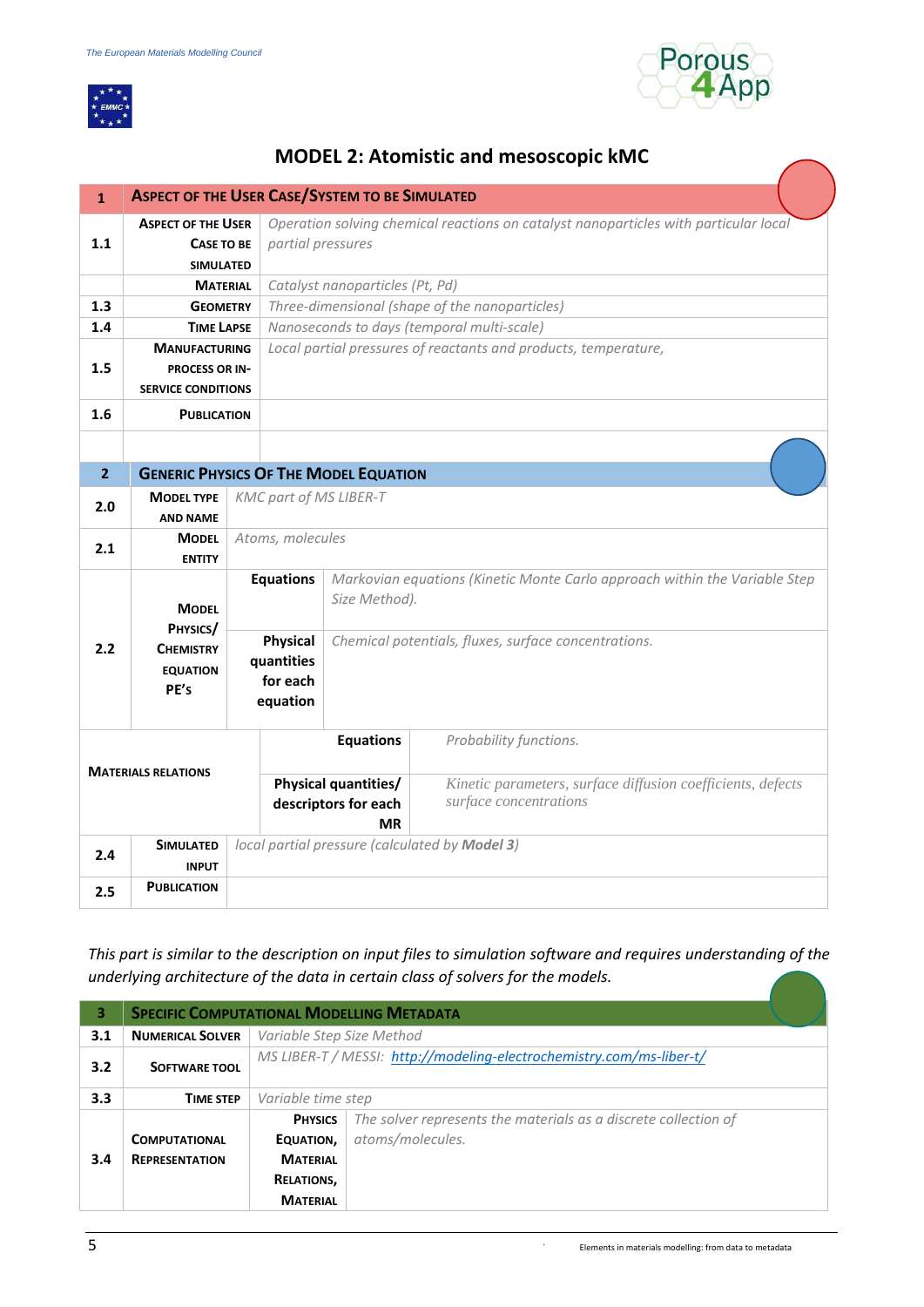



|     |                    | <b>BOUNDARY</b>   | Periodic boundary conditions   |
|-----|--------------------|-------------------|--------------------------------|
|     |                    | <b>CONDITIONS</b> |                                |
|     |                    | <b>ADDITIONAL</b> | Specific tolerances            |
|     |                    | <b>SOLVER</b>     | Cut-offs, convergence criteria |
|     |                    | <b>PARAMETERS</b> | Integrators options            |
| 3.5 | <b>PUBLICATION</b> |                   |                                |

### **Post processing**

The "raw output" calculated by the model for the model entities is contained in the metadata above (physics quantity in the PE) . This output is processed by a post processor in order to calculate values for physics variables for larger entities.

When this post-processed output is used in a next model, a pre-processor might be used.

|     | <b>POST PROCESSING</b>   |                                                                                 |
|-----|--------------------------|---------------------------------------------------------------------------------|
| 4.1 | THE PROCESSED OUTPUT     | Reaction (production/consumption) rates calculated for finite volume, the whole |
|     | <b>IS CALCULATED FOR</b> | bulk? as inputs for the <b>Model 3</b>                                          |
| 4.2 | <b>METHODOLOGIES</b>     | Volume averaging                                                                |
| 4.3 | <b>MARGIN OF ERROR</b>   | N/A                                                                             |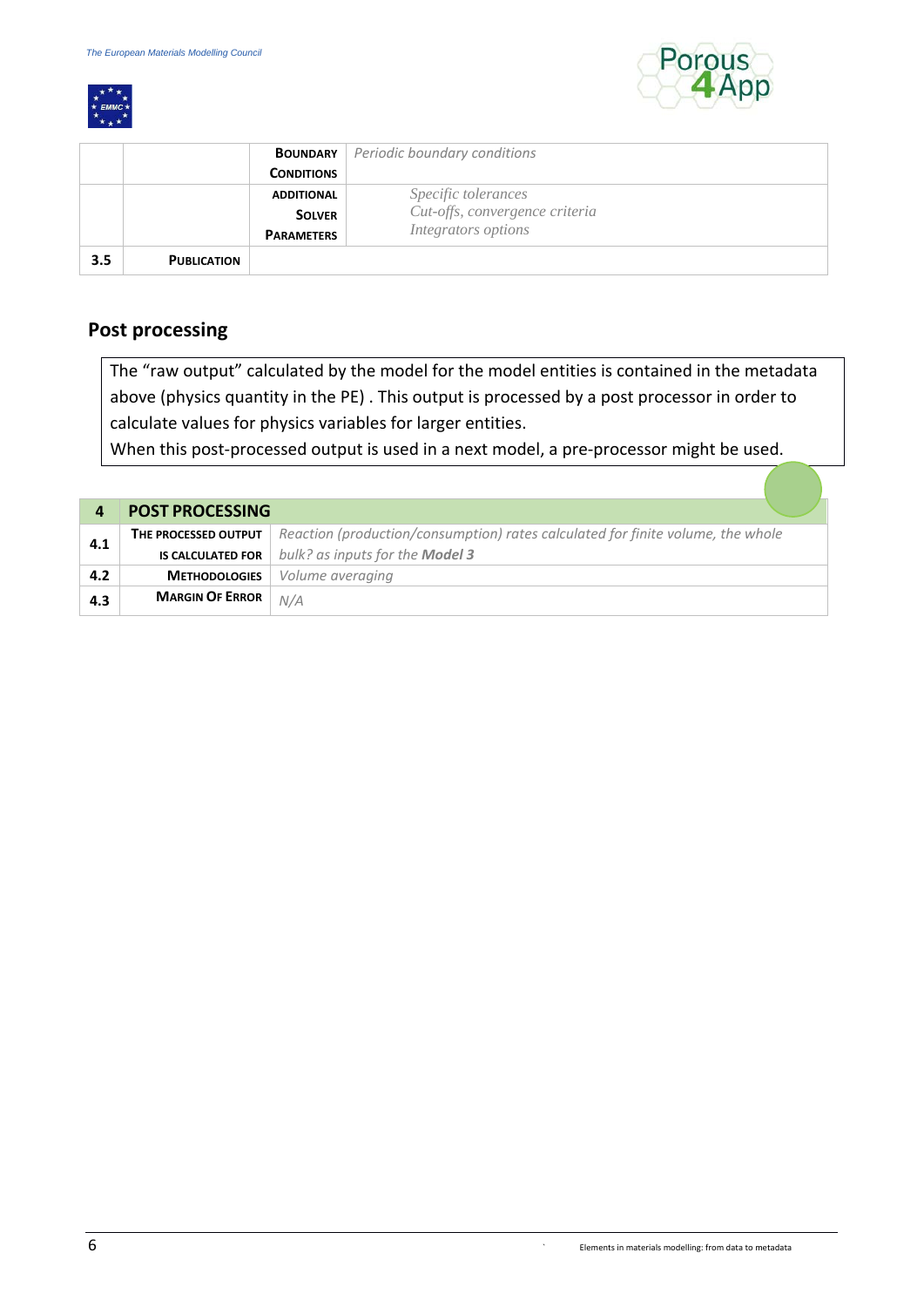$\overline{a}$ 



#### **MODEL 3: CONTINUUM: Diffusion and convection**

#### **Elements in the simulation with one single materials model from the chain**

| $\mathbf{1}$ | <b>ASPECT OF THE USER CASE/SYSTEM TO BE SIMULATED</b> |                                                                                       |  |  |
|--------------|-------------------------------------------------------|---------------------------------------------------------------------------------------|--|--|
|              | <b>ASPECT OF THE USER</b>                             | transport by diffusion/convention in the porous component for specific local reaction |  |  |
| 1.1          | CASE TO BE                                            | rates                                                                                 |  |  |
|              | <b>SIMULATED</b>                                      |                                                                                       |  |  |
| 1.2          | <b>MATERIAL</b>                                       | catalytic reactor: carbon, catalyst (Pt, Pd)                                          |  |  |
| 1.3          | <b>GEOMETRY</b>                                       | catalytic reactor (thickness = to be defined from the project future specifications)  |  |  |
| 1.4          | <b>TIME LAPSE</b>                                     | Nanoseconds to days (temporal multi-scale)                                            |  |  |
|              | <b>MANUFACTURING</b>                                  | Inlet/outlet reactants/products pressures, temperature                                |  |  |
| 1.5          | <b>PROCESS OR IN-</b>                                 |                                                                                       |  |  |
|              | <b>SERVICE CONDITIONS</b>                             |                                                                                       |  |  |
| 1.6          | <b>PUBLICATION</b>                                    |                                                                                       |  |  |

| 2 <sup>1</sup>                                 | <b>GENERIC PHYSICS OF THE MODEL EQUATION</b> |                                                                  |                                                                                            |                                                                                                                                                                                                              |  |
|------------------------------------------------|----------------------------------------------|------------------------------------------------------------------|--------------------------------------------------------------------------------------------|--------------------------------------------------------------------------------------------------------------------------------------------------------------------------------------------------------------|--|
| 2.0                                            | <b>MODEL TYPE</b><br><b>AND NAME</b>         |                                                                  | Continuum Diffusion and Convection                                                         |                                                                                                                                                                                                              |  |
| 2.1                                            | <b>MODEL</b><br><b>ENTITY</b>                | finite volumes                                                   |                                                                                            |                                                                                                                                                                                                              |  |
|                                                | <b>MODEL</b><br>PHYSICS/                     | <b>Equations</b>                                                 |                                                                                            | Set of 20 (in average) coupled Partial Differential Equations and Ordinary<br>Differential Equations formulated within the non-equilibrium<br>thermodynamics approach (mass, energy conservation equations). |  |
| 2.2                                            | <b>CHFMISTRY</b><br><b>EQUATION</b><br>PE's  | Physical<br>quantities<br>for each<br>equation                   | Chemical potentials, molar fluxes, intermediate reaction species volume<br>concentrations. |                                                                                                                                                                                                              |  |
| <b>Equations</b><br><b>MATERIALS RELATIONS</b> |                                              |                                                                  |                                                                                            | Constitutive equations for the reactions and transport<br>coefficients(                                                                                                                                      |  |
|                                                |                                              | <b>Physical quantities/</b><br>descriptors for each<br><b>MR</b> |                                                                                            | Diffusion coefficients, pore size distributions, particle size<br>distributions                                                                                                                              |  |
| 2.4                                            | <b>SIMULATED</b><br><b>INPUT</b>             |                                                                  |                                                                                            | Reaction rates (Source terms) calculated by the KMC (discrete) part in MS LIBER-T (Model 2).                                                                                                                 |  |
| 2.5                                            | <b>PUBLICATION</b>                           |                                                                  |                                                                                            |                                                                                                                                                                                                              |  |